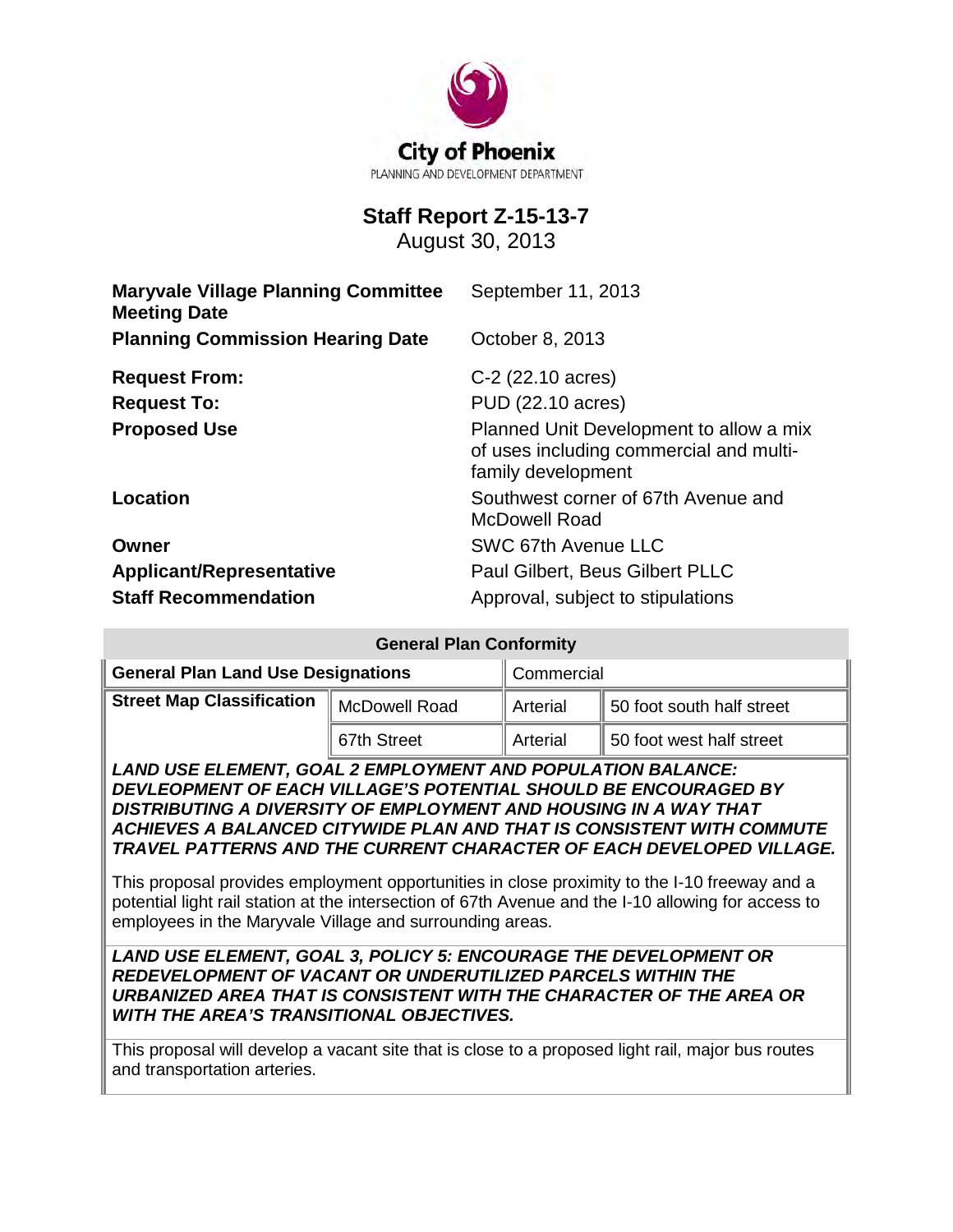#### *NEIGHBORHOOD ELEMENT. GOAL 2. POLICY 3: CREATE NEW DEVELOPMENT THAT IS SENSITIVE TO THE SCALE AND CHARACTER OF THE SURROUNDING NEIGHBORHOODS AND INCORPORATES ADEQUATE DEVELOPMENT STANDARDS TO PREVENT NEGATIVE IMPACT(S) ON THE RESIDENTIAL PROPERTIES.*

The proposed uses and development standards within the Development Narrative are sensitive to the surrounding uses and are conducive to development adjacent to the I-10 Freeway.

#### **Area Plan**

## *TRANSIT ORIENTED DEVELOPMENT STRATEGIC POLICY FRAMEWORK*

The City Council adopted Western Light Rail Extension proposes a station at 67th Avenue and I-10. The subject site is within the Suburban Commuter Center Place Type of the city-adopted Transit Oriented Development Strategic Policy Framework. This place type encourages office employment, colleges and trade schools, hotels and limited housing.

#### **Background/Issues/Analysis**

#### SUBJECT SITE

- 1. The request is to rezone a 22.10-acre site located at the southwest corner of McDowell Road and 67th Avenue, from C-2 to PUD. The site is currently vacant with no existing buildings.
- 2. The General Plan designation for the parcel is Commercial. The parcels to the north and east are also designated Commercial and the parcel to the west is designated Residential 15+ du/ac. The request is consistent with the site and surrounding designations.
- 3. The site has three street frontages; the I-10 Freeway on the south, 67th Avenue on the east, and McDowell Road on the north. Only the west side of the site is developed with an apartment complex. A proposed light rail station for the Western Light Rail Extension will be on the north side of the I-10. At the time of this report, the station has not been confirmed as to which side of 67th Avenue it will be located. With the freeway on one side, arterial streets on two other sides, and a planned transit station for the future, the property is suitable for increased intensity of development.

#### SURROUNDING USES & ZONING

#### 4. *North*

Directly north of the subject site is multiple parcels zoned C-2 that contain a gas station and strip retail.

#### *West*

The parcel directly to the west of the subject site is multi-family residential with R-3A zoning.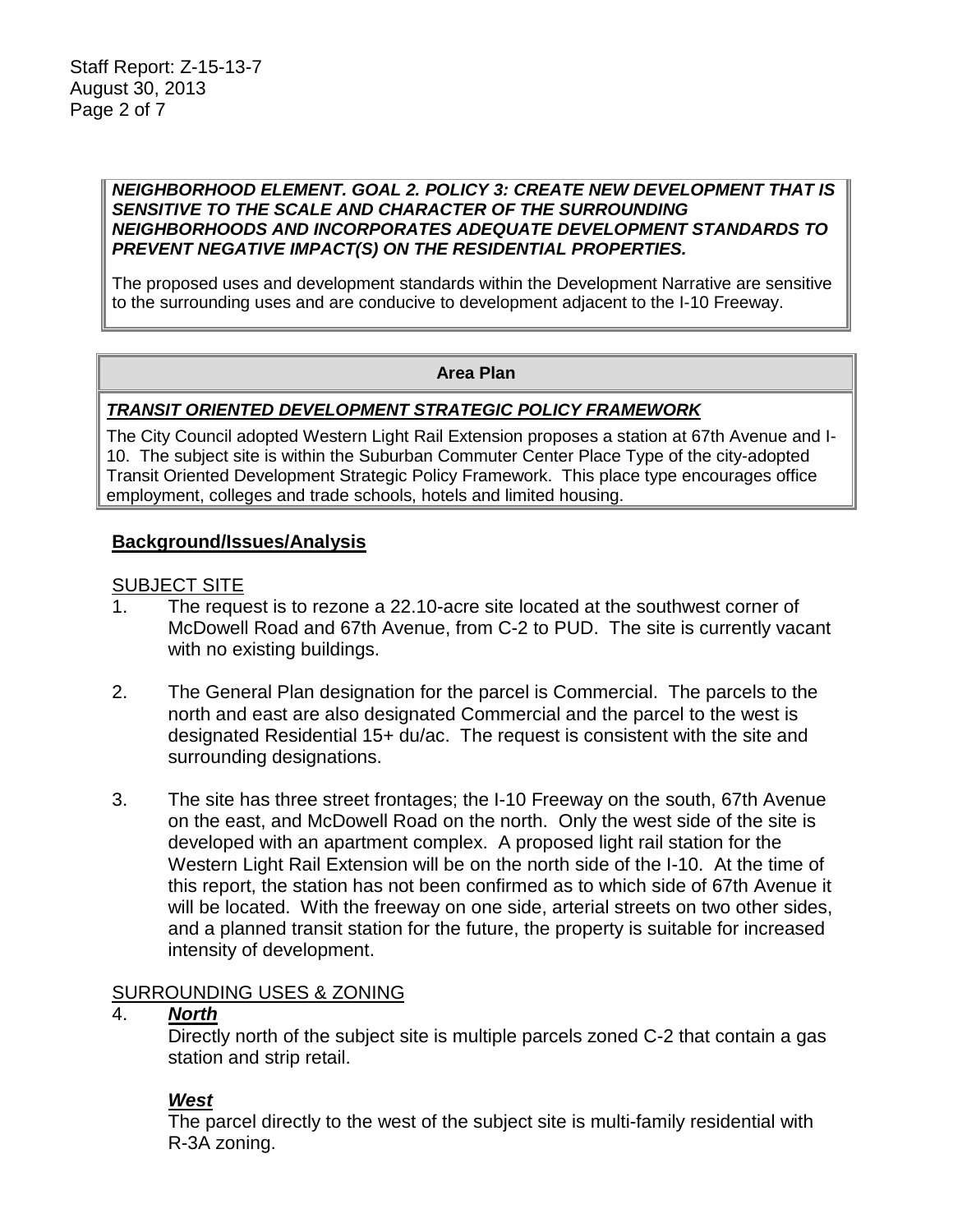Staff Report: Z-15-13-7 August 30, 2013 Page 3 of 7

# *South*

Interstate 10 is directly to the south of the subject site.

# *East*

67th Avenue is adjacent to the subject site. Across 67th Avenue to the east is a parcel zoned C-2 with a gas station and a vacant parcel zoned C-2 HGT/WVR for 56-feet.

#### PROPOSAL

5. The proposal includes a number of suburban and auto-oriented uses, while the site is conceptually illustrated to accommodate a transition to transit-oriented development (TOD) when a light rail station is constructed at 67th Avenue. The PUD provides sufficient flexibility to allow this transition to occur.

The PUD is separated into Option A for auto-oriented uses and development standards, and Option B for TOD uses and standards.

The proposed mechanism for this transition is determined by the Planning and Development Director or his/her designee with coordination with Valley Metro.

6. Below is a summary of the proposed standards for the subject site as described in the attached PUD narrative date stamped August 30, 2013, Attachment B.

Where the PUD narrative is silent on a requirement, the applicable Zoning Ordinance provision will be applied.

## *Land Use*

The narrative proposes various uses under the following zoning districts: Commercial Office (C-O), Neighborhood Retail (C-1), Intermediate Commercial (C-2) and Multi-family Residential (R-5). Option B (TOD uses) does not list a number of auto-oriented uses, such as car washes and drive-thrus.

## *Performance Standards*

Performance standards are provided to address additional requirements for specific land uses. The performance standards may include a requirement for a use permit through the public hearing process, limit hours of operation, or distance separation requirement. Additional performance standards are added to auto oriented uses such as car rentals for Option B (TOD uses).

## *Development Standards*

The building heights are up to 60 feet for Option A and 75 feet for mixed-use development within Option B. Single-use developments will still be at 60 feet for Option B. Dwelling unit density is a maximum of 43.5 du/ac in both options.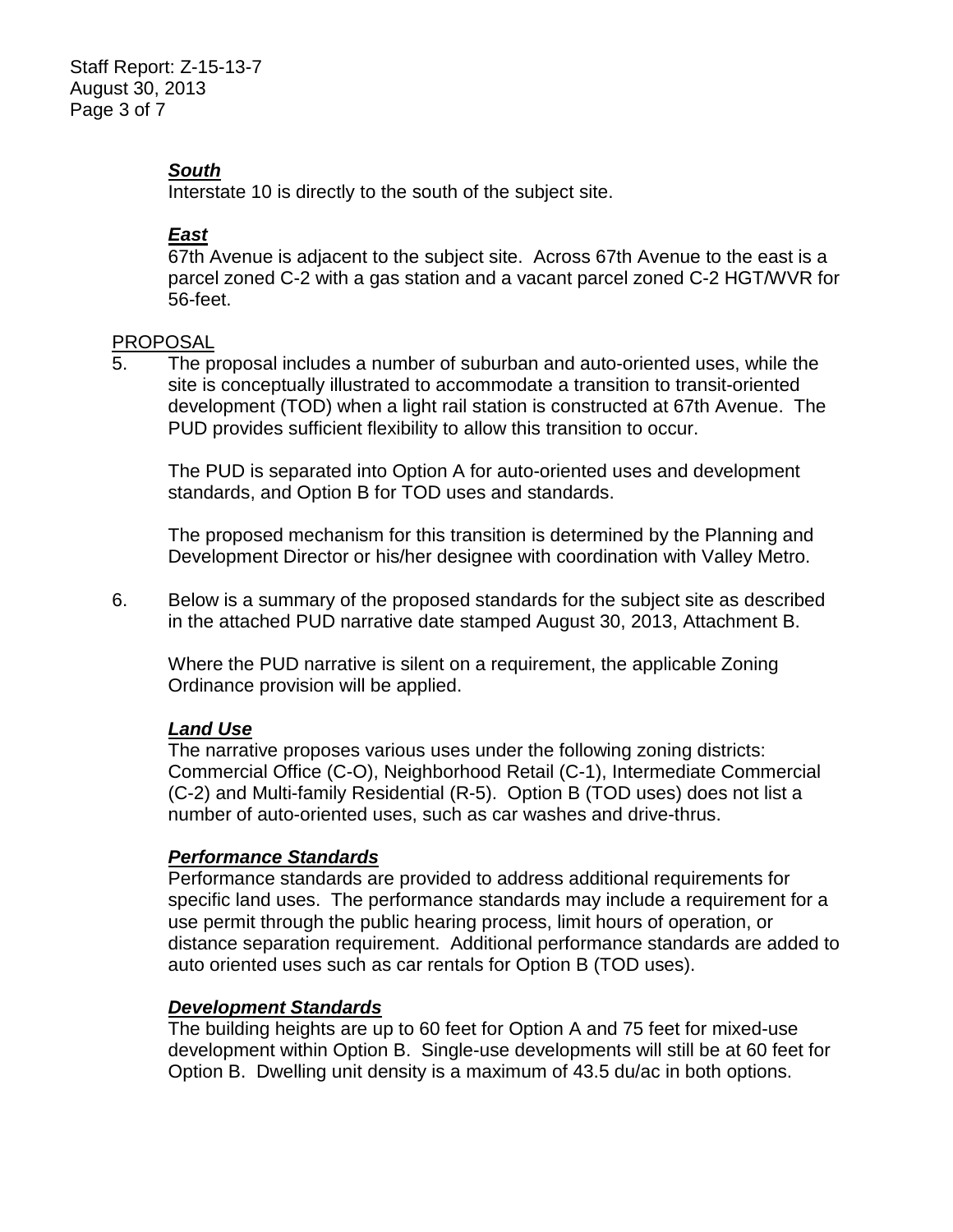Staff Report: Z-15-13-7 August 30, 2013 Page 4 of 7

> The building setbacks for Option A are 15 feet fronting McDowell Road and 10 feet along 67th Avenue. Option B allows for 10 feet along McDowell and zero along 67th Avenue in order to promote buildings along a pedestrian corridor that provide a more walkable environment.

#### *Landscape Standards*

Landscape standards vary throughout the project and also depend on whether the development is proceeding under Option A or Option B.

The rear yard to the south abuts the freeway right of way and is intended to be oriented to pedestrians, primarily light rail passengers. Building setbacks along this perimeter shall be used to form inviting access to retail services. Transit oriented retail development would employ wide walkways in the setback area with space for shoppers to stroll and window shop, and restaurants with outdoor dining. Canopies will overhang store fronts and shade trees will be used to enhance the walkways. A sewer easement near the south property line precludes buildings in the south 33 feet of the site. Residential development would employ a more traditional landscape with drought tolerant plants and a pedestrian connection to a future light rail station if it locates adjacent to this property. In the alternative, conventional suburban development may occur here, particularly if no light rail station materializes on the adjacent right of way.

The side yard (west) is a shared property line with an apartment complex, zoned R-3A. While the applicant will explore the potential for pedestrian connection from the apartments to (and through) the site, the level of interest by the owner of the apartments is unknown at this time.

The landscape setbacks are 10-feet along McDowell Road and 67th Avenue. There is flexibility for zero landscape setback along 67th Avenue if Option B is used.

## *Parking*

Required parking standards will address both auto-oriented development and transit-oriented development. Option A, on-site parking will be based on the needs of auto-oriented retail, office and residential development. Option B standards will apply to transit-oriented development. The standards of Section 702 shall apply except as modified. In the event of a conflict between Section 702 and the PUD provisions below, the PUD shall control.

## *Shade*

In both options, the narrative proposes that 50 percent of all pedestrian walkways and sidewalks be shaded by a combination of shade trees, building canopies, overhangs, arcades, or other shade methods as measured at 12 noon on the summer solstice.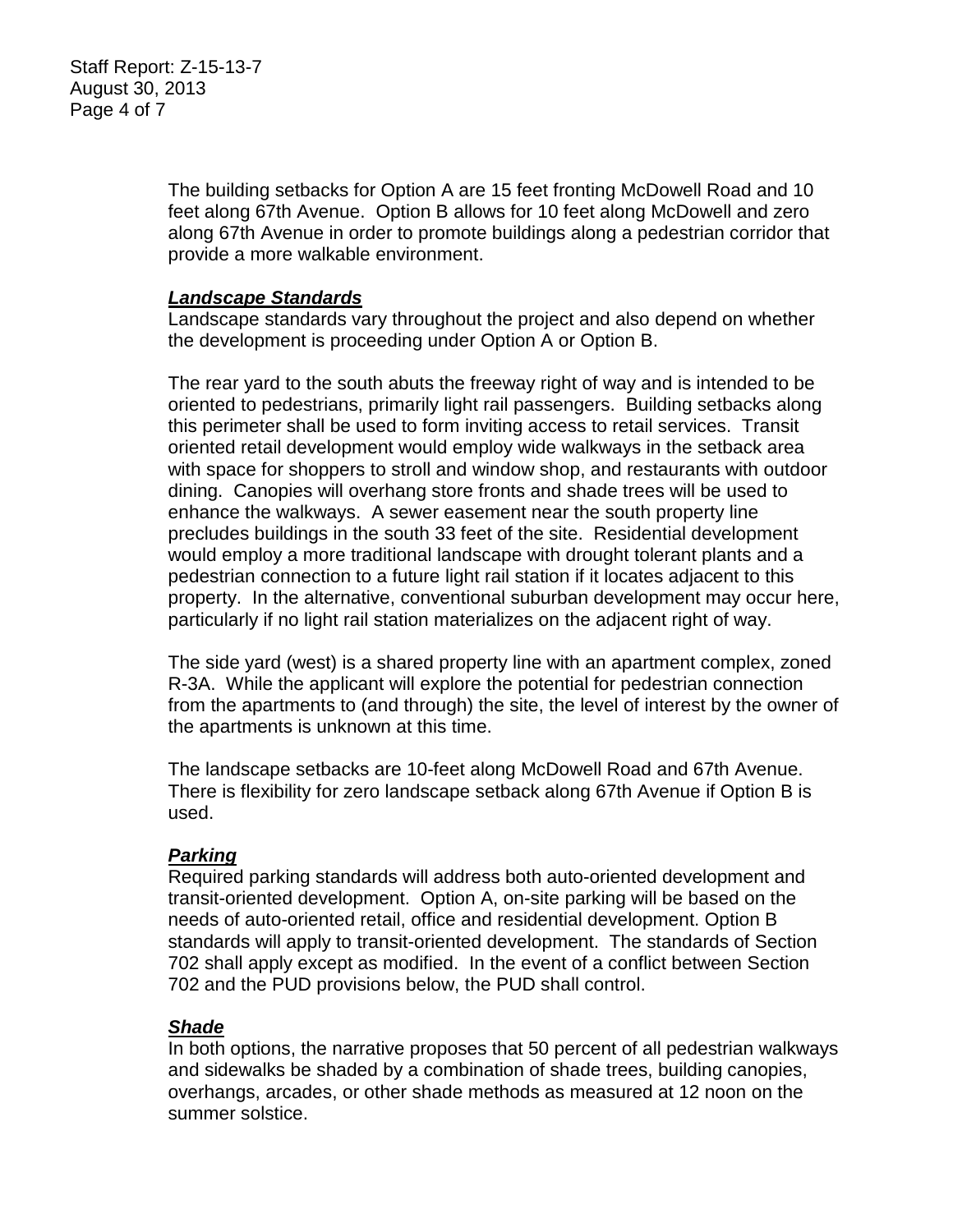# *Design Guidelines*

The Development Narrative does not propose any new design guidelines, therefore, all applicable design guidelines set forth in Section 507 Tab A of the Zoning Ordinance will apply.

## *Phase*

Specific phases are currently not being considered by the applicant.

## *Signage*

Signage will include three freeway pylon signs along the I-10 Freeway that may be used to identify any business within the subject site. There will be no off-site advertising. The approximate locations of these signs are shown on the Conceptual Master Site Plan Exhibit in the Development Narrative.

## *Sustainability*

The narrative proposes several options to incorporate sustainability principles which include the use of the city's Green Construction Code, high roof solar reflective index and design for effective water use. A minimum of three of the items listed in the Development Narrative shall be implemented with the development of each parcel.

## STREETS AND TRAFFIC

7. A Traffic Impact Study shall be submitted to the Street Transportation Department for review. A stipulation has been added to address any recommendations from that study.

## **MISCELLANEOUS**

8. Water and wastewater infrastructure requirements are determined at the time of site plan review by the Water Services Department, when final land uses and urban design of the property have been clearly identified, and proposed water demands and wastewater generation and infrastructure locations and attributes have been established. While some information on infrastructure issues may be provided as part of the PUD application process, access to water and wastewater services is granted as part of the site plan approval process.

The parcel may be served by the existing City of Phoenix water and sewer system pending capacity review and approval during the site plan review process. Design and construction of any needed facilities will be the responsibility of the developer.

- 9. Development and use of the site is subject to all applicable codes and ordinances. Zoning approval does not negate other ordinance requirements and other formal actions may be required.
- 10. Staff has conducted a review of the first and second submittal of the Development Narrative in which the applicant has addressed several comments made by staff. Staff still has concerns regarding the following items listed below: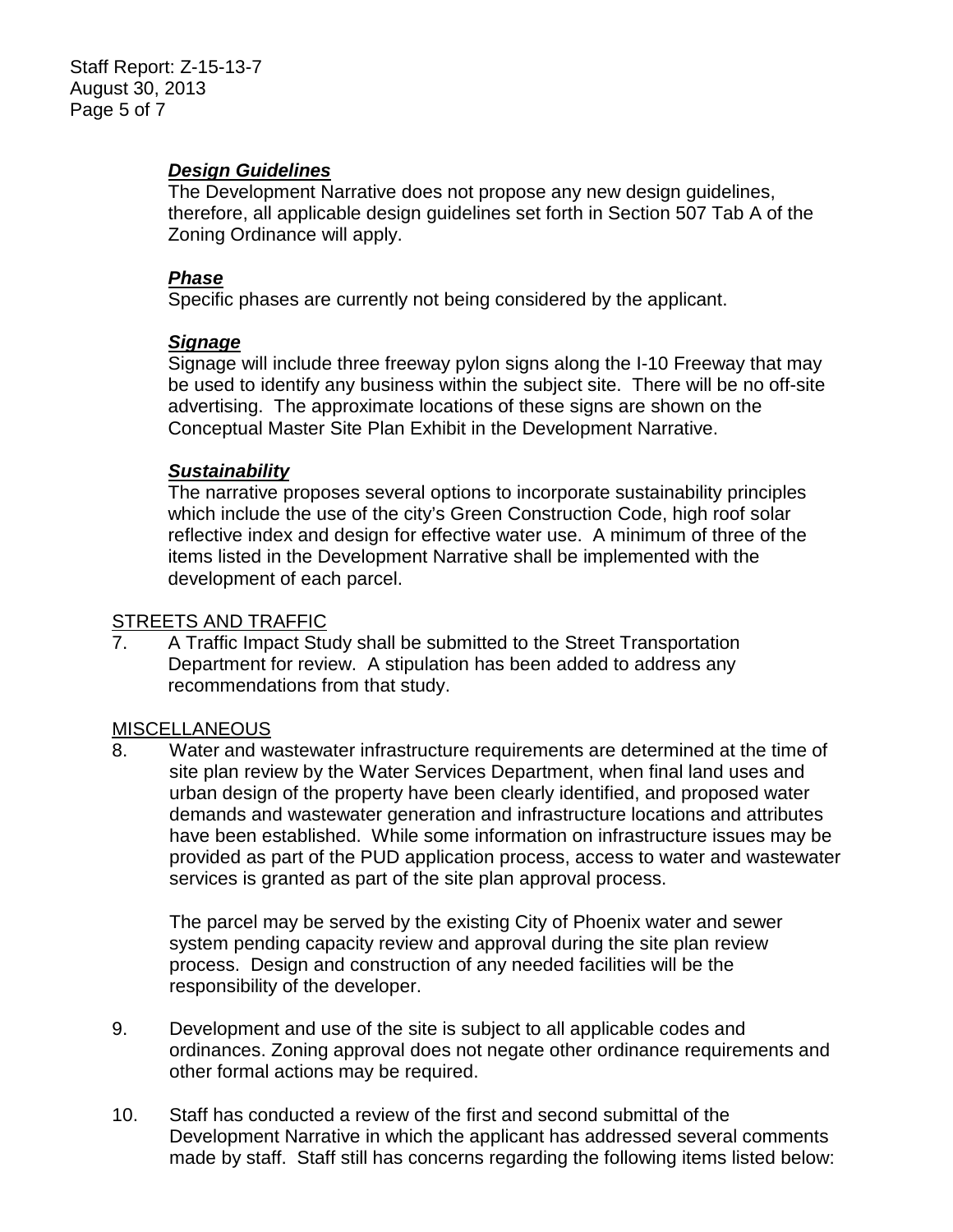- a. Section G Development Standards: Delete Allowed uses, Required review, Street standards and On-lot common retention from Option A and B. These are not needed since they are duplicating Zoning Ordinance language.
- b. Section G Landscape Standards Parking Areas: Change 1 inch caliper to 2 inch caliper in order to provide more immediate shade to parking area.

# **Findings**

- 1. The site is within a ½ mile from a proposed light rail station and existing I-10 freeway, and is within the Suburban Commuter Center Place Type of the cityadopted Transit Oriented Development Strategic Policy Framework.
- 2. The proposed uses provide future employment opportunities for the Maryvale Village and surrounding areas.
- 3. The proposed rezoning is compatible with surrounding zoning patterns and land use within the area.

## **Stipulations**

- 1. An updated Development Narrative for the Gateway Plaza PUD reflecting the changes approved through this request shall be submitted to the Planning and Development Department within 30 days of City Council approval of this request. The updated Development Narrative shall be consistent with Development Narrative date stamped August 30, 2013, as modified by the following stipulations:
	- a. Page 40, Table G, Option A and B: Applicant shall delete "Allowed uses", "Required review", "Street standards" and "On-lot common retention" rows from Option A and B under Section G – Development Standards.
	- b. Page 43 and 44, Parking Area: The landscape planters within the parking areas shall contain a minimum of 2-inch caliper tree or greater per ten parking spaces and a minimum of three 5-gallon shrubs shall be planted per tree, as approved by the Planning and Development Department.
- 2. Right-of-way totaling 55 feet shall be dedicated for the south half of McDowell Road, as approved by the Planning and Development Department.
- 3. The existing 22-foot right-of-way easement along 67th Avenue shall be dedicated as right-of-way, as approved by the Planning and Development Department.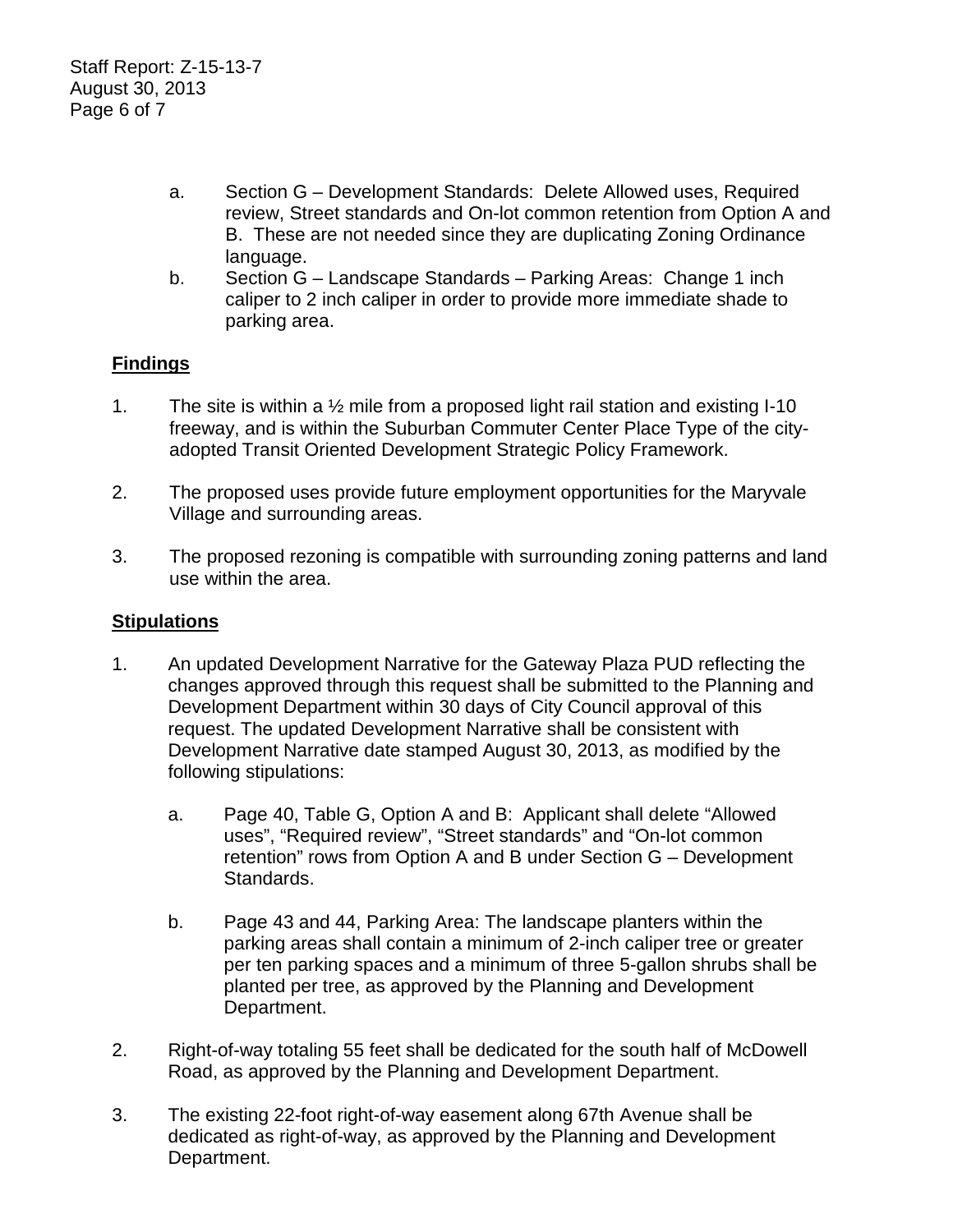Staff Report: Z-15-13-7 August 30, 2013 Page 7 of 7

- 4. The applicant shall submit a Traffic Impact Study to the Street Transportation Department and the Planning and Development Department prior to preliminary site plan review. The applicant shall be responsible for any dedications and required improvements as recommended by the approved traffic study, as approved by the Planning and Development Department and the Street Transportation Department.
- 5. The driveways along McDowell Road shall align with the existing driveways on the north side of the street, as approved by the Planning and Development Department. Driveway access may be restricted based upon Traffic Impact Study.
- 6. The applicant shall update all existing off-site street improvements (sidewalks, curb ramps and driveways) to current ADA guidelines.

# **Writer**

Jacob Zonn August 30, 2013

#### **Team Leader**

Josh Bednarek

## **Attachments**

Attachment A: Sketch Map Attachment B: Gateway Plaza PUD Narrative date stamped August 30, 2013